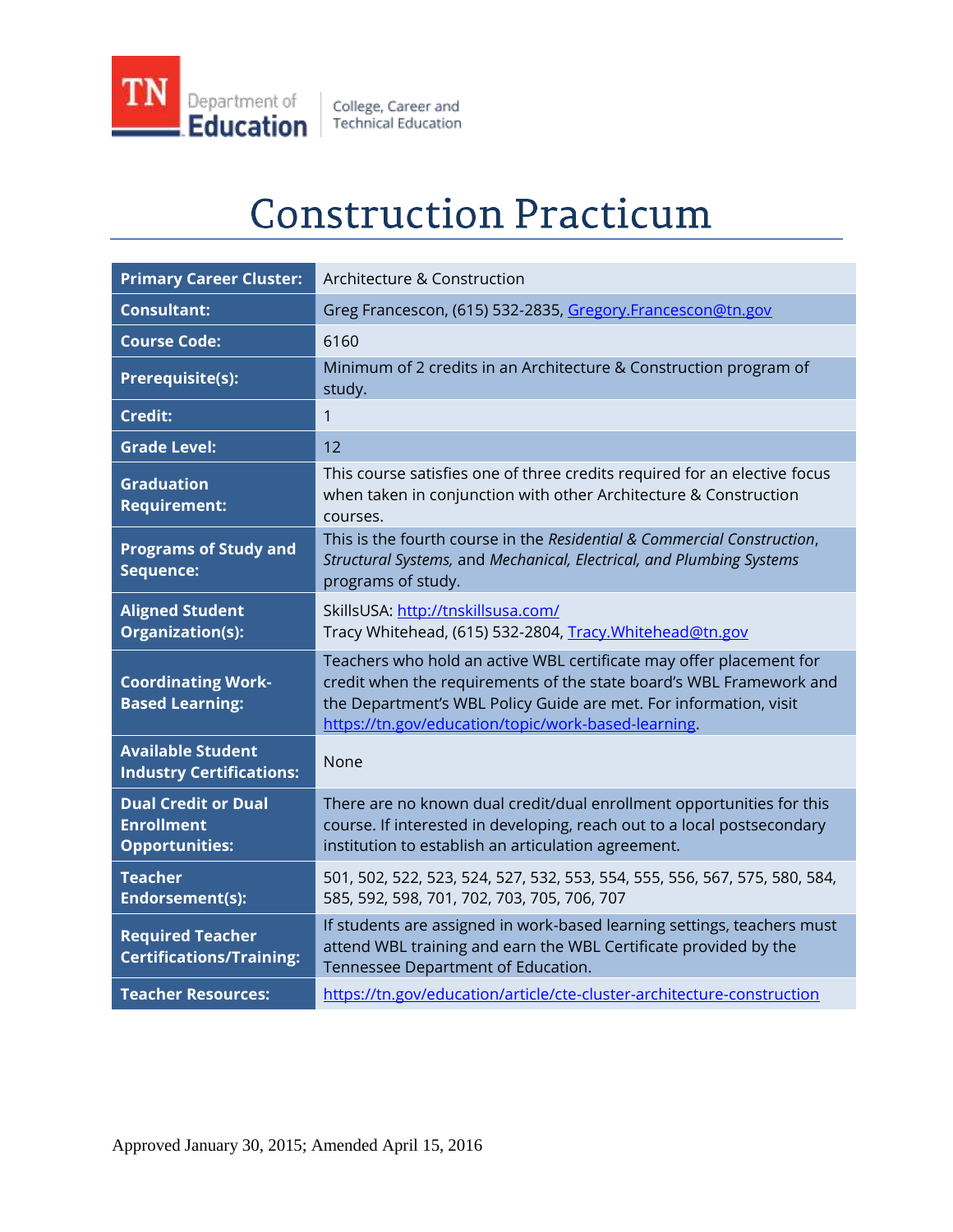## **Course Description**

*Construction Practicum* is a capstone course intended to provide students with the opportunity to apply the skills and knowledge learned in previous Architecture & Construction courses within a professional, working environment. In addition to developing an understanding of the professional and ethical issues encountered by tradesmen and contractors in the workplace, students learn to refine their skills in problem solving, communication, teamwork, and project management in the completion of a course-long project. Due to the importance of on-the-job training in the construction industry, a principle aim of the practicum is to assist students with placements where on-the-job training occurs, if available, so they can begin to log hours on a worksite and gain experience prior to entering the job market, such as in pre-apprenticeships. Additionally, students are exposed to the great range of postsecondary opportunities in today's construction fields as well, in order to prepare them to make an informed decision regarding their post-high school plans.

The course is highly customizable to meet local system needs. Instruction may be delivered through work-based learning arrangements such as internships, cooperative education, service learning, mentoring, and job shadowing or through school laboratory training with industry-driven projectbased learning. For all projects undertaken in this course, students are expected to continue building skills related to their chosen program of study (*Residential & Commercial Construction, Structural Systems, or Mechanical, Electrical, & Plumbing Systems*), while also refining skills previously acquired to achieve deeper levels of mastery. In the course, students may pursue additional training and certification in a specialized area such as masonry, concrete, electricity, plumbing, HVAC, or carpentry. Upon completion of the practicum, proficient students will be prepared to pursue further study in architecture or construction, or seek additional training and employment with the aid of a portfolio documenting student work completed throughout high school.

## **Work-Based Learning Framework**

Practicum activities may take the form of work-based learning (WBL) opportunities (such as internships, cooperative education, service learning, and job shadowing) or industry-driven projectbased learning. These experiences must comply with the Work-Based Learning Framework guidelines established in SBE High School Policy 2.103. As such, this course must be taught by a teacher with an active WBL Certificate issued by the Tennessee Department of Education and follow policies outlined in the Work-Based Learning Policy Guide available online at [https://tn.gov/education/topic/work-based-learning.](https://tn.gov/education/topic/work-based-learning) The Tennessee Department of Education provides a *Personalized Learning Plan* template to ensure compliance with the Work-Based Learning Framework, state and federal Child Labor Law, and Tennessee Department of Education policies, which must be used for students participating in WBL opportunities.

## **Program of Study Application**

This is the fourth course in the *Residential & Commercial Construction*, *Structural Systems,* and *Mechanical, Electrical, and Plumbing Systems* programs of study. For more information on the benefits and requirements of implementing these programs in full, please visit the Architecture & Construction website at [https://tn.gov/education/article/cte-cluster-architecture-construction.](https://tn.gov/education/article/cte-cluster-architecture-construction)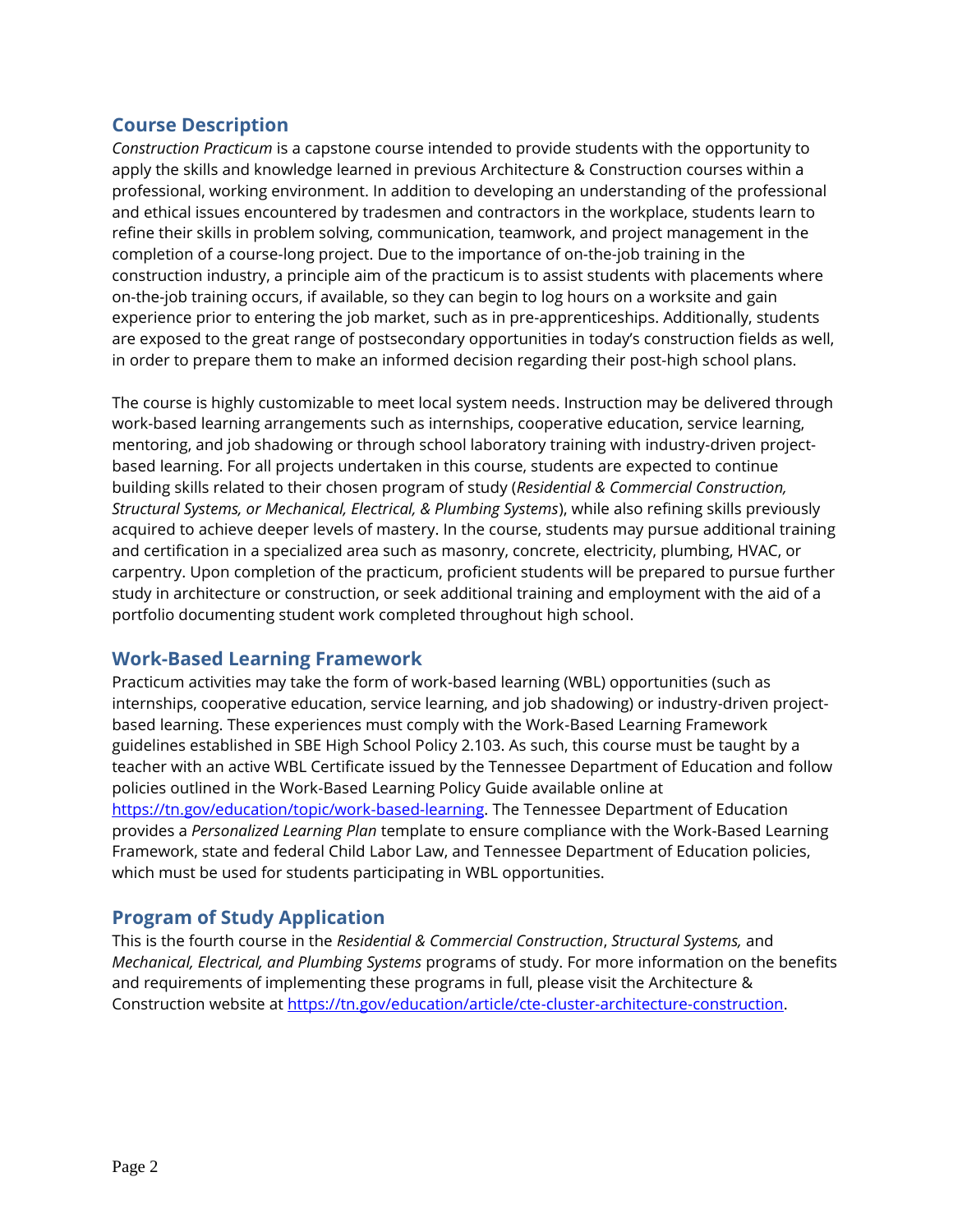## **Course Requirements**

This capstone course aligns with the requirements of the Work-Based Learning Framework (established in Tennessee State Board High School Policy), with the Tennessee Department of Education's Work-Based Learning Policy Guide, and with state and federal Child Labor Law. As such, the following components are course requirements:

# **Course Standards**

- 1) A student will have a Personalized Learning Plan that identifies their long-term goals, demonstrates how the Work-Based Learning (WBL) experience aligns with their elective focus and/or high school plan of study, addresses how the student plans to meet and demonstrate the course standards, and addresses employability skill attainment in the following areas:
	- a. Application of academic and technical knowledge and skills (embedded in course standards)
	- b. Career knowledge and navigation skills
	- c. 21st Century learning and innovation skills
	- d. Personal and social skills

## **Safety**

- 2) Identify safety hazards on a jobsite and demonstrate practices for safe working. Accurately read, interpret, and demonstrate adherence to safety rules, including but not limited to rules pertaining to electrical safety, Occupational Safety and Health Administration (OSHA) guidelines, and state and national code requirements. Be able to distinguish between the rules and explain why certain rules apply. Recognize and employ universal construction signs and symbols such as colors, flags, stakes, and hand signals that apply to construction workplace situations.
- 3) Maintain safety records and demonstrate adherence to industry-standard practices regarding general machine safety, tool safety, equipment safety, electrical safety, and fire safety to protect all personnel and equipment. For example, when operating tools and equipment, regularly inspect and carefully employ the appropriate personal protective equipment (PPE), as recommended by Occupational, Safety & Health Administration (OSHA) regulations. Incorporate safety procedures when operating tools and equipment, such as hand and power tools, ladders, scaffolding, and lifting equipment. Complete safety test with 100 percent accuracy.
- 4) Follow procedures to work safely around materials. Adhere to responsibilities for employees in material safety as outlined by the Hazard Communication Standard (HazCom), such as locating and interpreting material safety data sheets (MSDS). Demonstrate safe procedures to move materials by planning the movement, properly lifting, stacking, and storing materials, and selecting proper materials-handling equipment.
- 5) Research state and national laws governing workplace injuries, particularly those common to the construction industry. In preparation for a future career in construction, outline the necessary procedures to follow if an injury is sustained on the job; in particular, explain the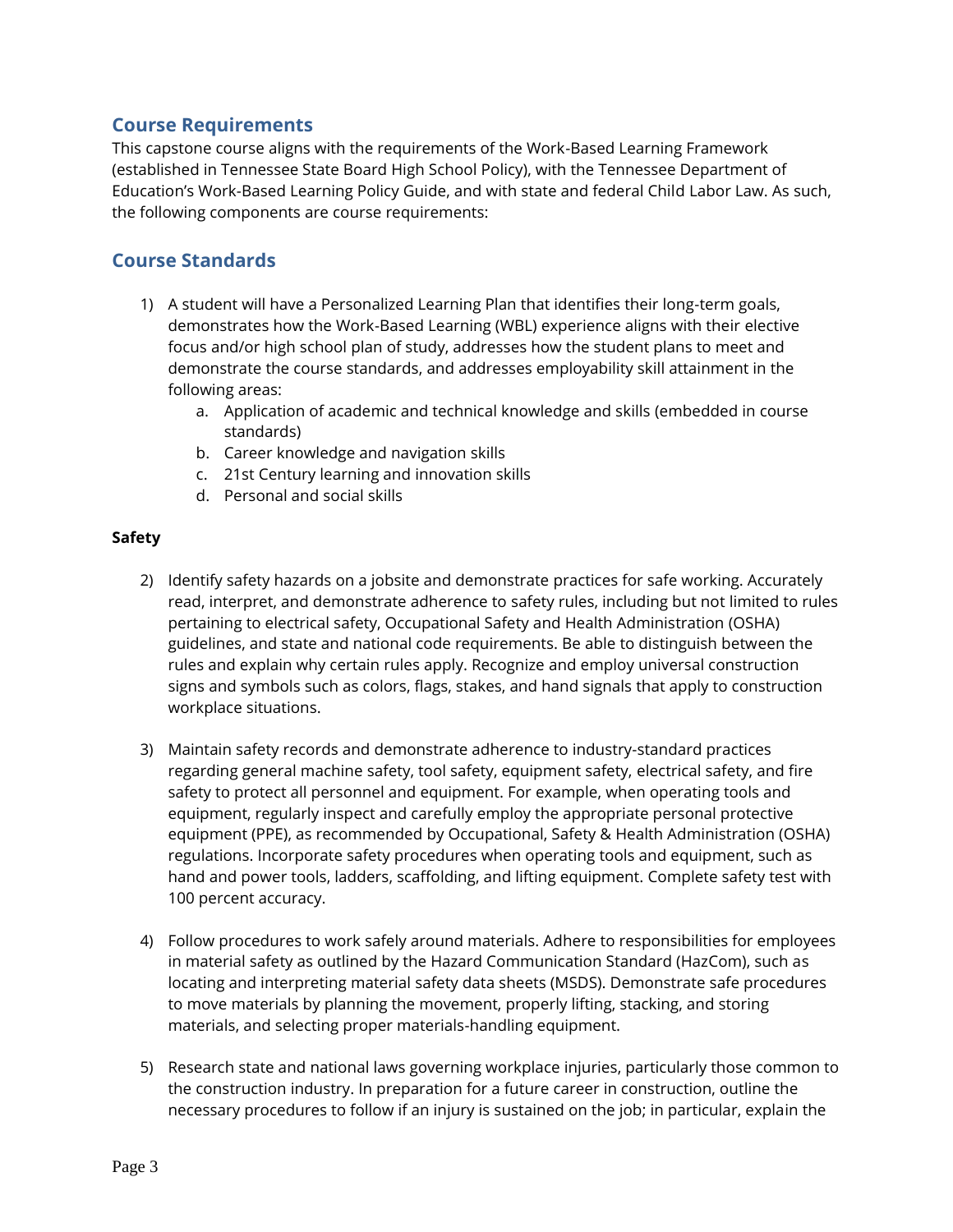responsibilities of managers, supervisors, and the injured parties in the event of an emergency, including incident reporting after the event. Practice explaining the process of securing workers compensation benefits as if assisting a co-worker or subordinate.

#### **Postsecondary and Career Preparation**

- 6) Research the range of credentials one can earn with advanced study of construction at the postsecondary level (i.e., apprenticeship, technical certification, BA, BS, MBA, etc.). Investigate both in-state and out-of-state postsecondary programs in a variety of construction fields, including but not limited to construction management, construction science, architecture, landscape design, civil engineering, and more. Synthesize research conducted in previous Architecture & Construction courses to update the portfolio career plan to achieve post-high school goals.
- 7) Research and select a company or organization for a project in a construction field. Cite specific textual evidence from the organization's literature, as well as independent news articles, to summarize:
	- a. The mission and history of the organization
	- b. Headquarters and organizational structure
	- c. Products or services provided
	- d. Credentials required for employment and how they are obtained and maintained
	- e. Policies and procedures
	- f. Reports, newsletters, and other documents published by the organization
	- g. Website and contact information
- 8) Search for the resumes of construction professionals retrieved from the websites of companies, organizations, or professional networks. Discuss what is typically included in the resumes of these professionals, compare and contrast several examples, and create a personal resume modeled after elements identified in the search.
- 9) Simulate the experience of conducting a job search by researching local employment options. In preparation for a future career in construction, complete an authentic job application form and compose a cover letter following guidelines specified in the vacancy announcement.
- 10) Participate in a mock interview. Prior to the interview, research tips on dress and grooming, most commonly asked interview questions, appropriate conduct during an interview, and recommended follow-up procedures. Highlight sample work compiled in the portfolio that illustrates mastery of specific skills attained in the program of study. Upon completion of the interview, write a thank you letter to the interviewer in a written or email format.

#### **Transferring Course Concepts to Practicum**

11) Apply skills and knowledge from previous courses in an authentic work-based learning internship, job shadow, or classroom-based project. Where appropriate, develop, practice, and demonstrate skills outlined in previous courses.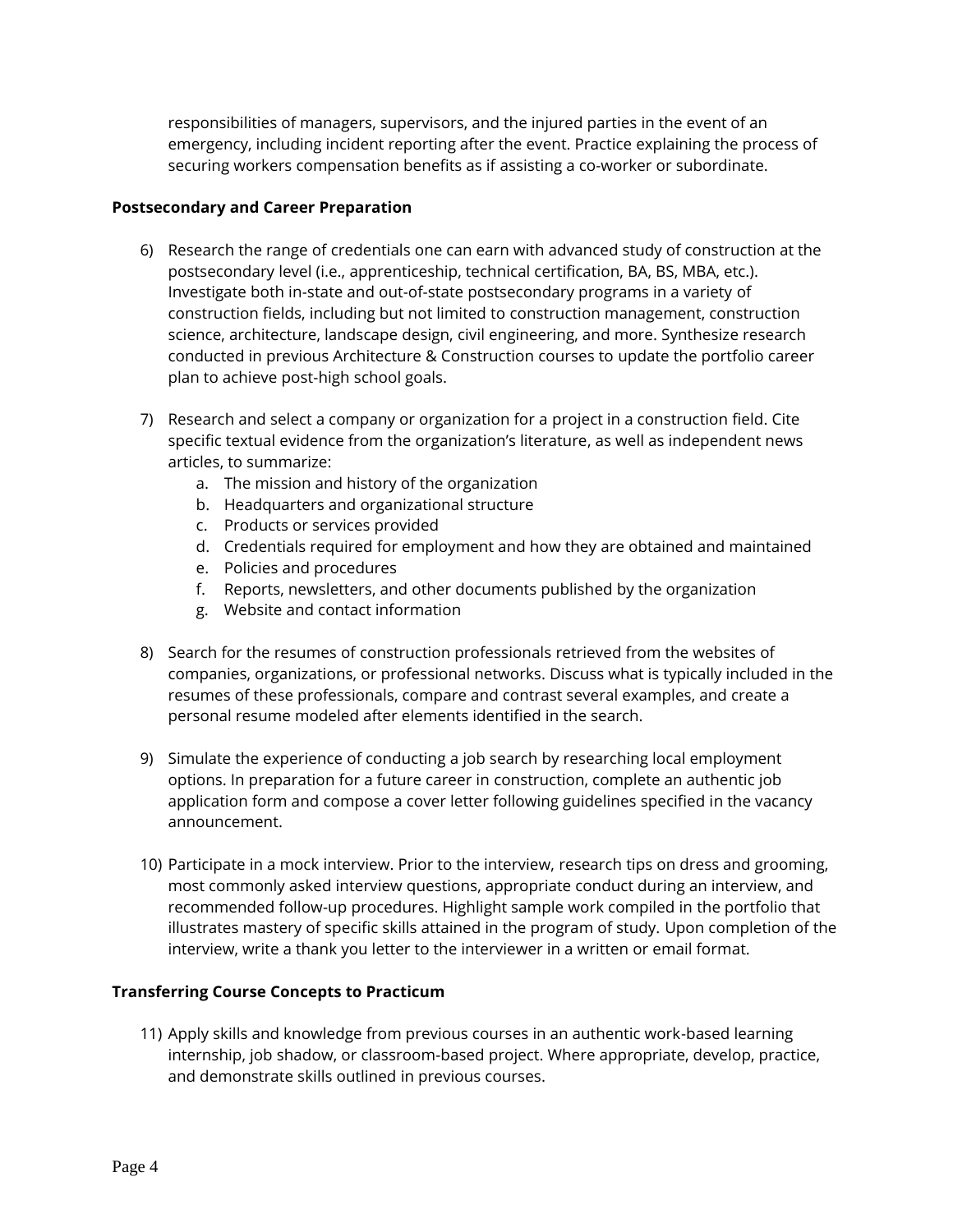- 12) As part of a course project, develop a comprehensive project plan, appropriate to the project type, to guide all work. The plan should include at minimum the following:
	- a. Material list
	- b. Cost estimation/Mock bid package
	- c. Criteria and constraints
	- d. Project schedule
	- e. Inspection checklist
	- f. Applicable contracts
	- g. Minutes from project meetings and other documentation
	- h. Contingency plan in case of delay or emergency
	- i. Justification for major design and budgeting decisions made

Collaboratively update the plan to reflect unexpected changes in conditions or capacity. For example, demonstrate the ability to reschedule an activity if there is a delay in the arrival of materials.

- 13) Create and continually update a personal journal to document skills learned during the practicum and draw connections between the experience and previous course content by reflecting on:
	- a. Tasks accomplished and activities implemented
	- b. Positive and negative aspects of the experience
	- c. How challenges were addressed
	- d. Team participation in a learning environment
	- e. Comparisons and contrasts between classroom and work environments
	- f. Interactions with colleagues and supervisors
	- g. Personal career development
	- h. Personal satisfaction

#### **Business Skills and Project Management**

14) In teams, develop and successfully implement a suite of project management tools and processes to aid in the completion of the course project. (If participating in a work-based learning experience, apply tools and processes to satisfy placement requirements.) Demonstrate the ability to divide roles and responsibilities among team members, track progress toward goals, and satisfy client specifications as would a construction manager or contractor. For example, assign tasks and monitor deliverables using a Gantt chart or other tracker.

#### **Portfolio**

- 15) Update materials from coursework to add to the portfolio started in *Fundamentals of Construction* to illustrate mastery of skills and knowledge outlined in the previous courses and applied in the practicum. The portfolio should reflect thoughtful assessment and evaluation of the progression of work involving the application of project management skills specific to the construction industry. The following documents will reside in the career portfolio:
	- a. The career plan developed and revised in prior courses
	- b. Resume
	- c. List of responsibilities undertaken through the course